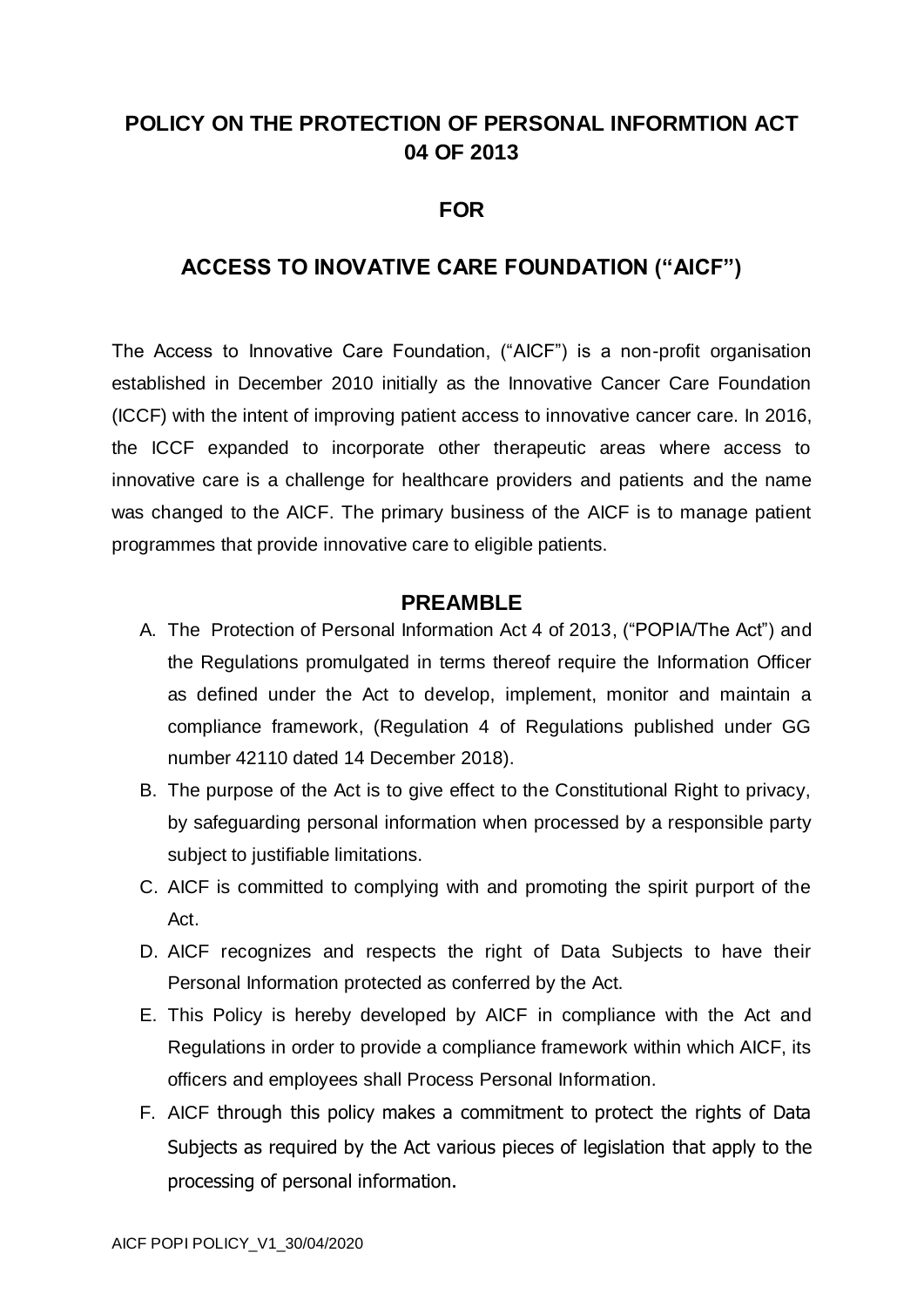#### **1. SCOPE**

- 1.1. This policy applies to all AICF employees, officers, members, suppliers and the AICF Board and anyone who may process Personal Information for and on behalf of AICF.
- 1.2. The policy shall apply to all situations and business processes where Personal Information is processed, more importantly where such information may be made accessible to third parties.
- 1.3. The policy must be read together with the AICF PAIA Manual.

#### **2. DEFINITIONS**

- 2.1. **"Applicable Legislation"** means all legislation applicable to AICF including POPI, National Archiving Act, Income Tax Act 58 of 1962; Value Added Tax Act 89 of 1991; Labour Relations Act 66 of 1995; Basic Conditions of Employment Act 75 of 1997; Employment Equity Act 55 of 1998; Skills Development Levies Act 9 of 1999; Unemployment Insurance Act 63 of 2001; Electronic Communications and Transactions Act 25 of 2002; Telecommunications Act 103 of 1996; Electronic Communications Act 36 of 2005; Consumer Protection Act 68 of 2008; National Credit Act 34 of 2005; and all legislation as listed under clause 7 of the AICF PAIA Manual.
- 2.2. **"Data Subject"** means the person to whom personal information relates as defined under the Act;
- 2.3. **"Employee"** means, for the purposes of this policy, any person employed permanently (full- or part-time), temporary, or on a fixed-term contract, and include contractors and AICF Board, that may come into contact with, use, process or otherwise deal with Personal Information.
- 2.4. **"Organisation"** means AICF and as the context indicates may also mean Employees and officers;
- 2.5. **"Personal information"** shall mean, for purposes of this policy and as defined under the Act, information about an identifiable, natural person, and in so far as it is applicable, an identifiable, juristic person, including, but not limited to: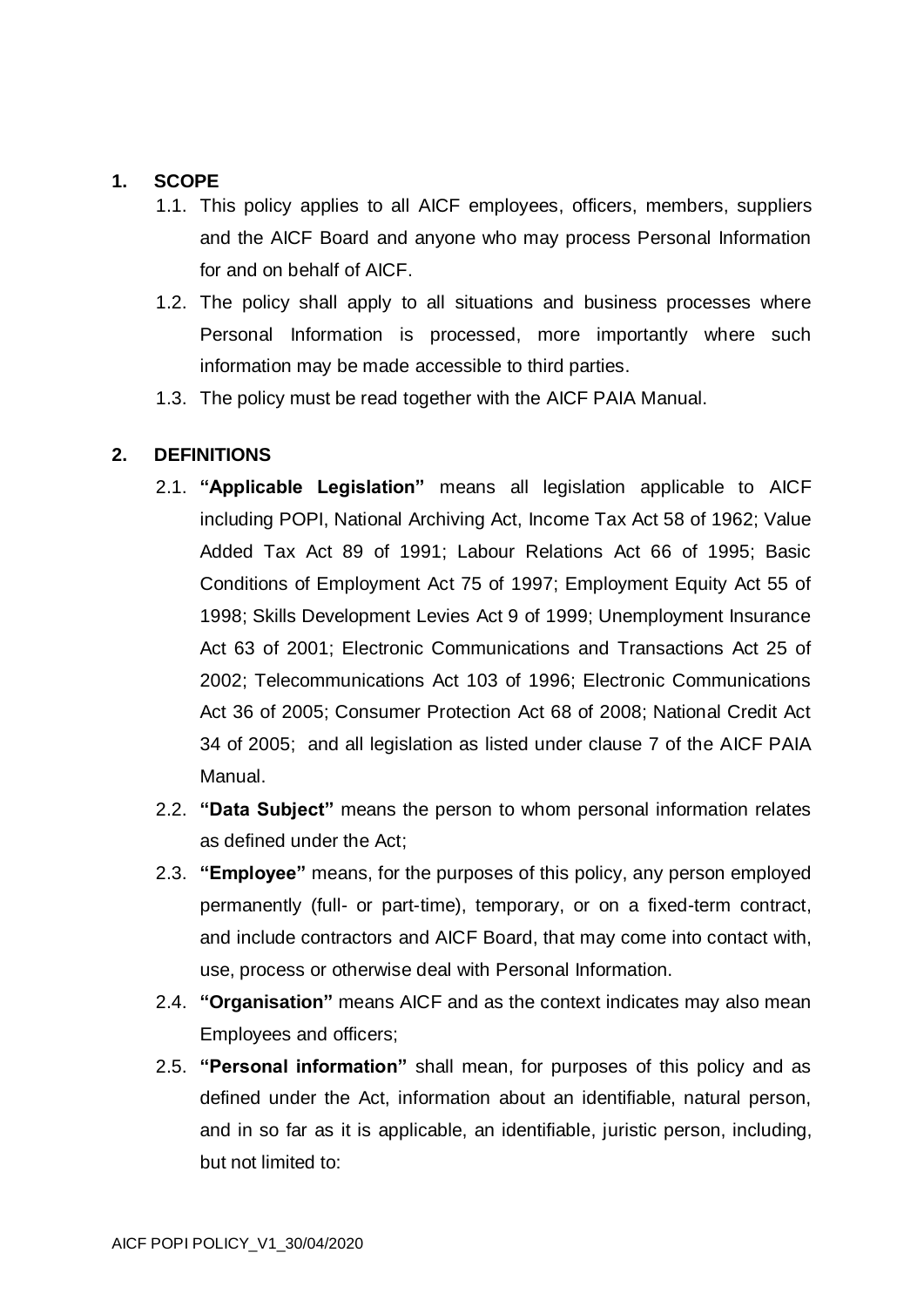- 2.5.1. information relating to the race, gender, sex, pregnancy, marital status, national,
- 2.5.2. ethnic or social origin, colour, sexual orientation, age, physical or mental health,
- 2.5.3. well-being, disability, religion, conscience, belief, culture, language and birth of the person;
- 2.5.4. information relating to the education or the medical, criminal or employment history of the person or information relating to financial transactions in which the person has been involved;
- 2.5.5. any identifying number, symbol or other particular assigned to the person;
- 2.5.6. the address, fingerprints or blood type of the person;
- 2.5.7. the personal opinions, views or preferences of the person, except where they are about another individual or about a proposal for a grant, an award of a prize to be made to another individual;
- 2.5.8. correspondence sent by the person that is implicitly or explicitly of a private or confidential nature or further correspondence that would reveal the contents of the original correspondence;
- 2.5.9. the views or opinions of another individual about the person;
- 2.5.10. the views or opinions of another individual about a proposal for a grant, an award or a prize to be made to the person, but excluding the name of the other individual where it appears with the views or opinions of the other individual; and
- 2.5.11. the name of the person where it appears with other personal information relating to the person or where the disclosure of the name itself would reveal information about the person;
- 2.5.12. but excludes information about a natural person who has been dead, or a juristic person that has ceased to exist, for more than 20 years.
- 2.6. **"Policy"** means this policy developed in terms of the Act and Regulations thereto;
- 2.7. **"Processing"** means any operation or activity or any set of operations, whether or not by automatic means, concerning personal information, including: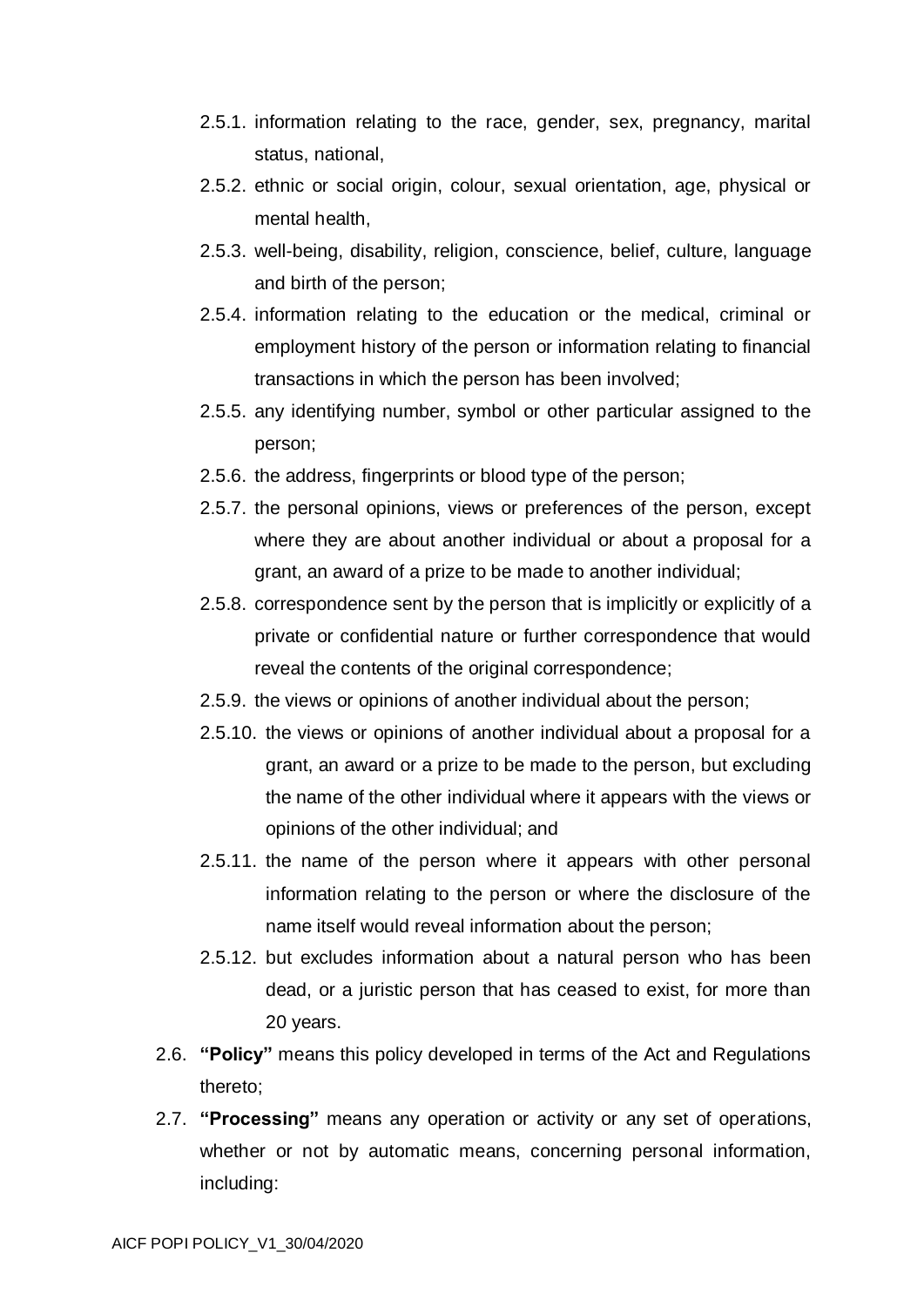- 2.7.1. the collection, receipt, recording, organisation, collation, storage, updating or modification, retrieval, alteration, consultation or use;
- 2.7.2. dissemination by means of transmission, distribution or making available in any other form; or
- 2.7.3. merging, linking, as well as restriction, degradation, erasure or destruction of information.
- 2.8. **"Purpose"** means the AICF's purpose to Processing of Personal Information as set out under the Organisation's PAIA Manual;
- 2.9. **"Special Personal Information"** means information relating to a person's (a) religious or philosophical beliefs, race or ethnic origin, trade union membership, political persuasion, health or sex life or biometric information of a data subject; or (b) criminal behavior, as defined under the Act.
- 2.10. **"Responsible Party"** means, for purposes of this policy, all persons to whom this policy applies, whom, whether alone or in conjunction with others determines the purpose and means of processing Personal Information.

### **3. AICF REQUIREMENTS FOR PROCESSING PERSONAL INFORMATION**

- A. All Processing of Personal Information must be done after a written and signed consent in a form developed and approved by the Organisation, has been received from the Data Subject.
- B. Where there is a legal requirement to disclose Personal Information to authorities, and consent is not required by law, the Data Subject must still be notified of such disclosure, unless the Applicable Law provides otherwise.

### **4. CONDITIONS OF LAWFUL PROCESSING OF PERSONAL INFORMATION**

Section 4(1) of the Act requires that all Processing of Personal Information be done in a lawful manner. Anyone who Processes Personal Information for and on behalf the Organisation must do so in terms of the below conditions in order to ensure compliance with the Act: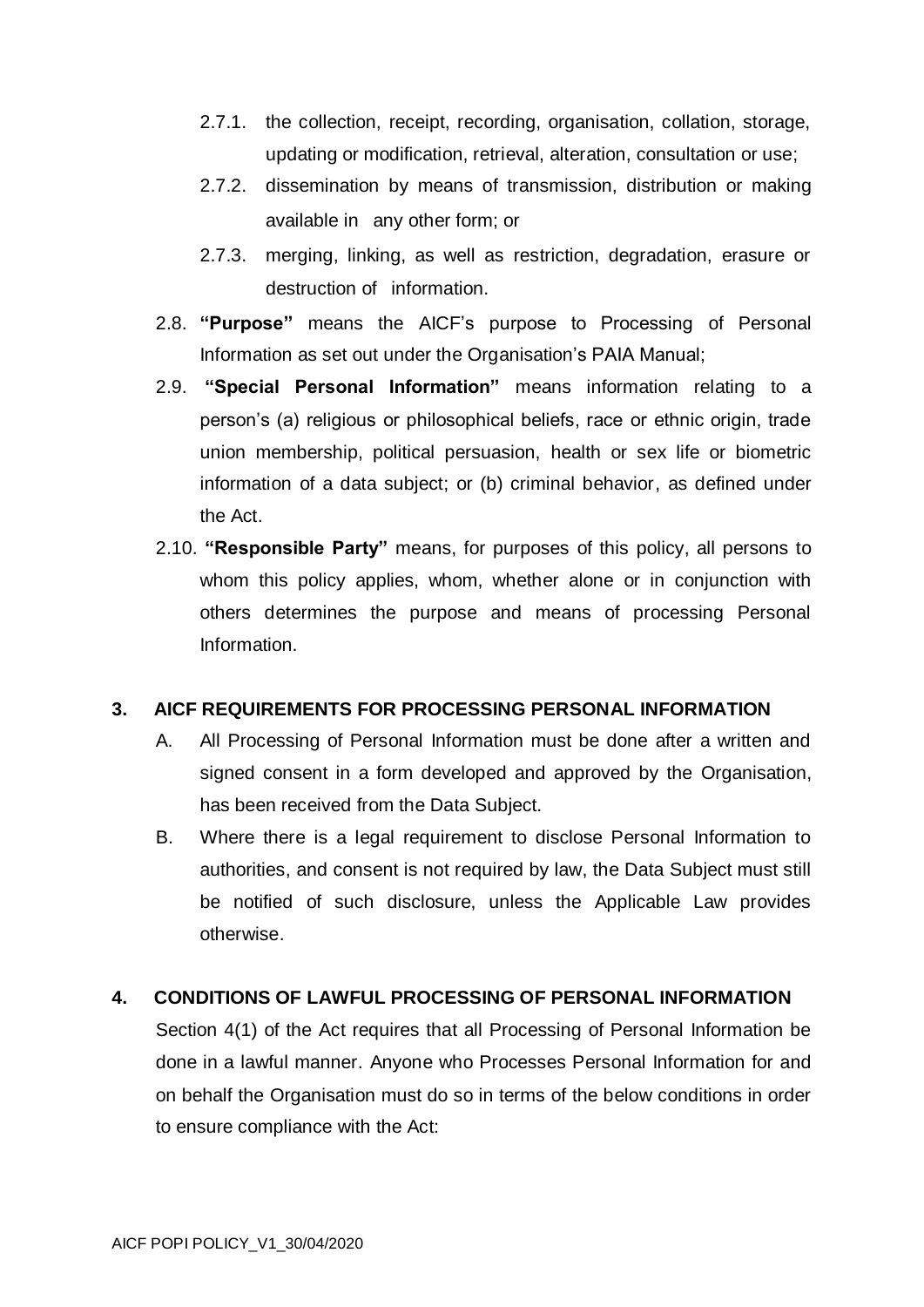- 4.1. Ensure that all the conditions and measures giving effect to conditions of the lawful processing of personal information as set out in the Act and this policy are complied with at the time of the determination of the purpose and means of the Processing and during the Processing.
- 4.2. Personal Information must only be processed with the consent of the Data Subject, for a specific, explicit and lawfully defined purpose, related to the functions and activities of AICF.
- 4.3. In the event of a requirement to use Personal Information outside the consented purpose, (**"further processing"**), then a further consent for the further processing must be obtained from the Data Subject prior to such further processing.
- 4.4. Personal Information must be collected directly from the Data Subject, should there be a need to collect the information from another source, the consent of the Data Subject must be obtained prior thereto.
- 4.5. Only up to date and correct Personal Information must be processed, and the Responsible Persons must ensure that the security measures put in place by AICF, as set out in the AICF PAIA Manual are used to secure the confidentiality and privacy of the Personal information.
- 4.6. No one should sell or make available the AICF databases for the distribution of any material without the Data Subjects' consent.
- 4.7. Only relevant Personal Information required for the specified purpose should be collected- nothing in excess of that.
- 4.8. All communications of a marketing or general communications nature must be subject to an "opt out" functionality, which has to be adhered to strictly. The Data Subject's consent must be obtained on Form 4 as set out in the Regulations published under GG number 42110 dated 14 December 2018.
- 4.9. All requests for Personal Information and other information from any person or entity whatsoever shall be dealt with in accordance with the provisions of the AICF PAIA Manual and in line with this policy.
- 4.10.The Data Subject must be provided access to their Personal Information related upon written request and other request for access to personal and other information from any person or entity must be dealt with in terms of AICF PAIA Manual and in line with this policy.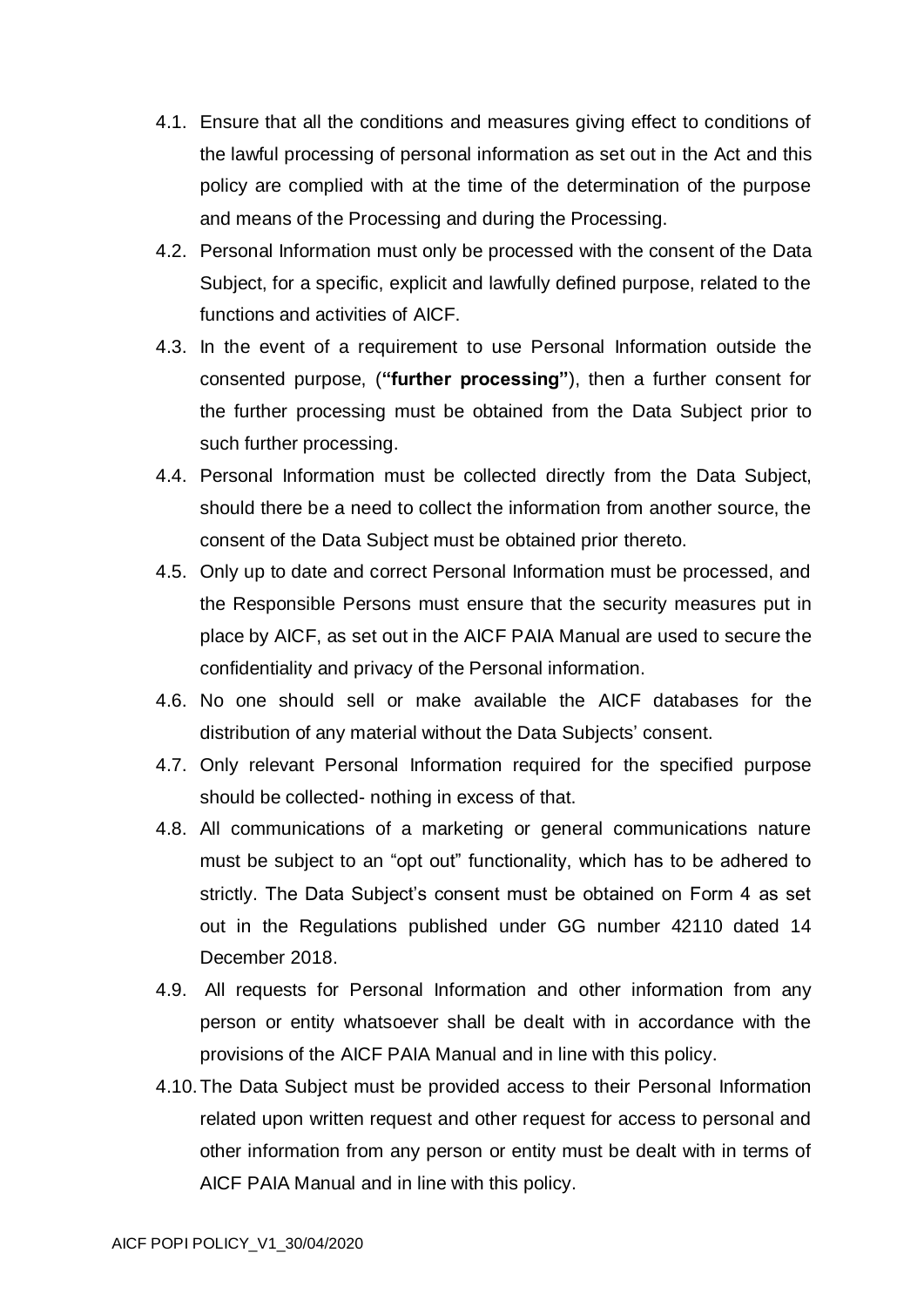- 4.11.All processing of Personal Information must immediately cease, in the event that the Data Subject withdraws its consent to the Processing or objects to the processing of Personal Information in the manner prescribed by law, except where AICF is by law obliged to continue such Processing.
- 4.12.Personal information must be corrected or deleted upon request by the data subject to do so, except where there is a legal or contractual obligation to retain.

### **5. SECURITY AND ACCESS**

- 5.1. The Organisation uses the following security measures to secure Personal Information in its possession: Electronic information is secured by firewalls, cloud and data encryption and password secured access;
- 5.2. Anyone who requires access to Personal Information to fulfil the purposes of the Organisation and any legal obligations and under such circumstances where the information is legally required to be provided, is given access to the Personal Information;
- 5.3. The Organisation regularly verifies that the abovementioned safeguards are effectively implemented and continually updated in response to any new risks or deficiencies;
- 5.4. The organisation shall notify the Data Subject in writing, should the Personal Information relating to the data subject be compromised or should there be a suspicion that the Personal Information is compromised.

#### **6. STORAGE AND DESTRUCTION**

- 6.1. All Personal Information in the possession of the Organisation must be stored, retained and destroyed in accordance with the legislation applicable to the specific information.
- 6.2. Personal Information shall not be retained longer than required to fulfil the purpose for the Processing or longer than required by Applicable Legislation.
- 6.3. Once the purpose for Processing or the retention period provided under Applicable Legislation expires, the Personal Information must be destructed and/or deleted and/or returned to the Data Subject as may be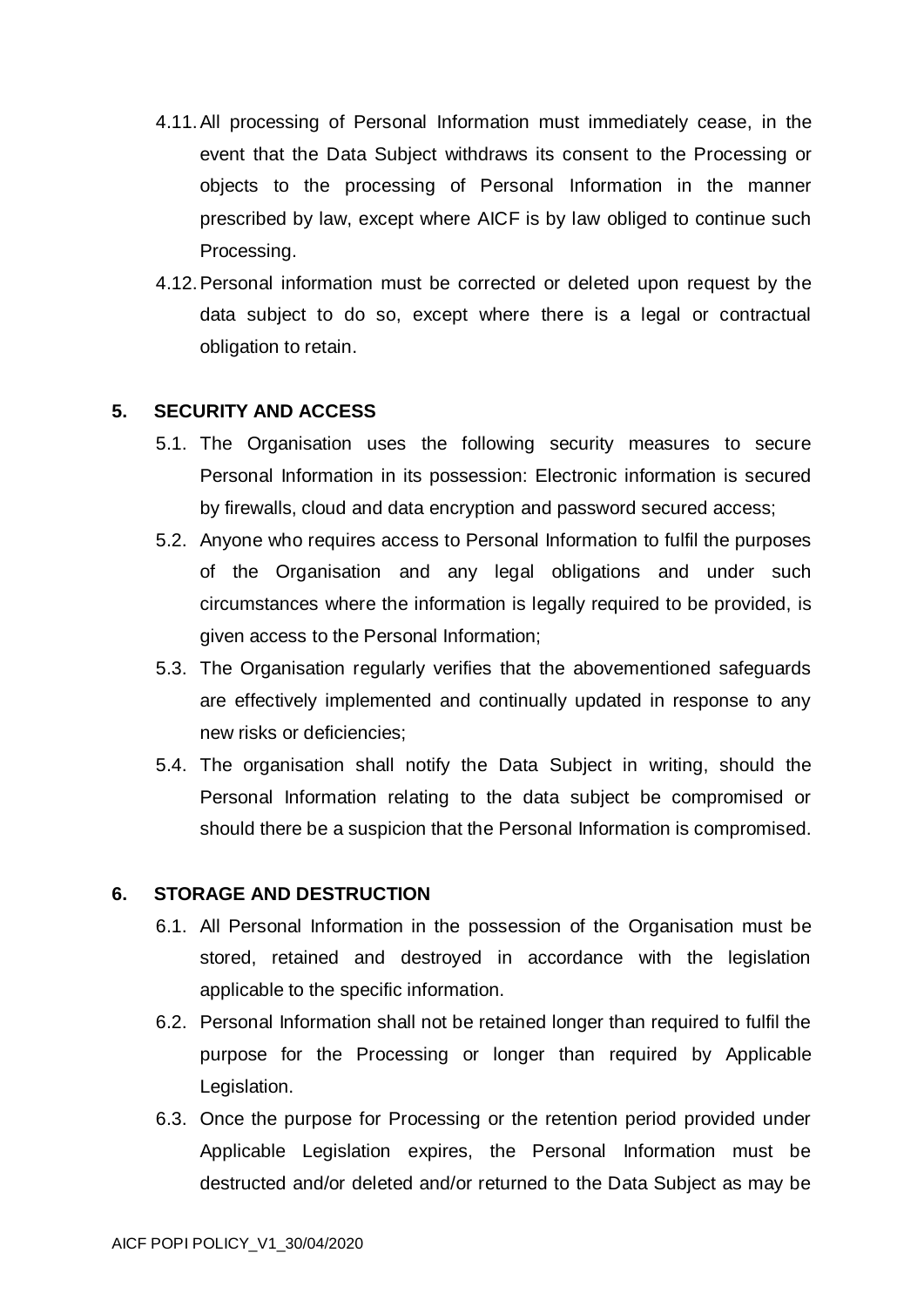required by Applicable Law and in a manner that complies with such Applicable Law.

### **7. COLLECTION OF PERSONAL INFORMATION**

AICF collects Personal Information from various Data Subjects for varying purposes. E.g. Healthcare professional applying to the Organisation for funding on behalf of a patient. Such information must be collected in accordance with the provisions of the Act and this policy.

#### **8. PURPOSE AND USE OF PERSONAL INFORMATION**

- 8.1. When Processing Personal Information as part of any activity, the Responsible Party must:
	- 8.1.1. Identify the nature and extent to which one will deal with (a) Personal Information and (b) Special Personal Information.
	- 8.1.2. Identify the types of processing that will take place (e.g. collection, dissemination and destruction, or: collection, recording and storage, etc.).
	- 8.1.3. Identify the purpose for which the specific processing is undertaken, clearly indicating whether such purpose is permitted by a law (e.g. invoicing requiring a VAT number).
	- 8.1.4. Confirm that consent has been obtained from Data Subjects, which consent shall constitute a contract between the Organisation and the Data Subject and shall describe:
		- 8.1.4.1. the purpose of the Processing or further processing of the Personal Information if any;
		- 8.1.4.2. the type of Processing of the Personal Information;
		- 8.1.4.3. timelines related to the Processing;
		- 8.1.4.4. the destruction or storage of the Personal Information; and
	- 8.1.5. Utilise the security assurances and measures undertaken by AICF to protect the data and Personal Information.

#### 8.2. **Information held by the Organisation**

The Organisation holds information as set out under the AICF PAIA Manual and only for its purposes.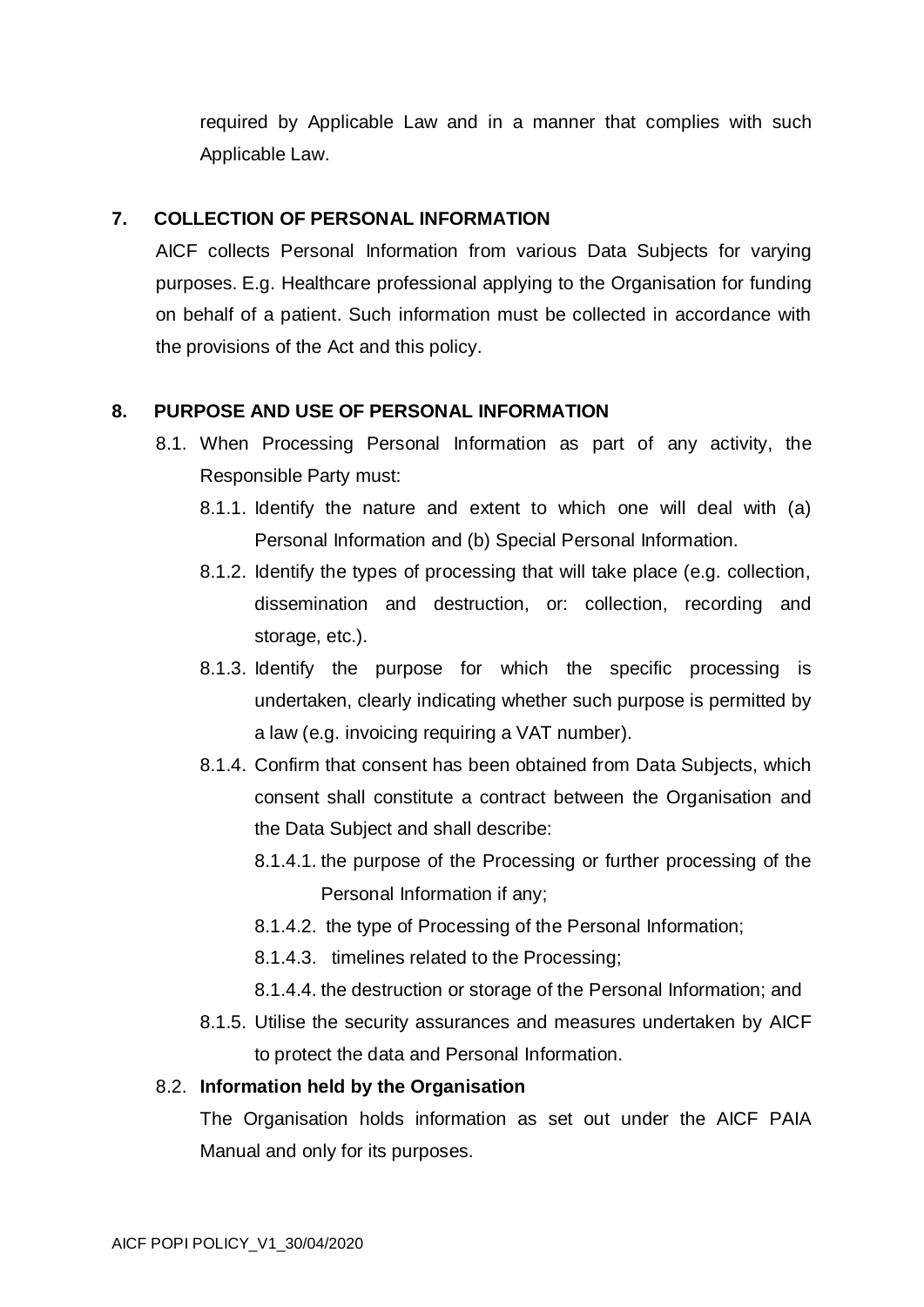- 8.3. **Personal information about children and special personal information**
	- 8.3.1. AICF does not process Personal Information about children except:
		- 8.3.1.1. Upon prior consent of a legal guardian or parent or the child where applicable, or competent person as described in the Act;
		- 8.3.1.2. If necessary for the establishment, exercise or defence of a right or obligation in law
		- 8.3.1.3. If necessary to comply with an obligation of international public law
		- 8.3.1.4. For historical, statistical or research purposes to the extent that the purpose serves a public interest and the processing is necessary for the purpose concerned or it appears to be impossible or would involve a disproportionate effort to ask for consent, and sufficient guarantees are provided for to ensure that the processing does not adversely affect the individual privacy of the child to a disproportionate extent; or
		- 8.3.1.5. If the Processing is of personal information which has deliberately been made public by the child with the consent of a competent person, or
		- 8.3.1.6. Upon authorisation by the Information Regulator upon application and after publication in the Gazette and upon such conditions as may be imposed by the Information Regulator.
	- 8.3.2. Special Personal Information must only be processed with Data Subject's consent or if otherwise as may be required by law.

#### 8.4. **Information shared by AICF**

AICF will only share information with third parties:

- 8.4.1. upon the specific consent of the Data Subject and on written declaration that such third parties comply with the Act and related data legislation and regulations, or
- 8.4.2. if otherwise required to do so by any Applicable Law.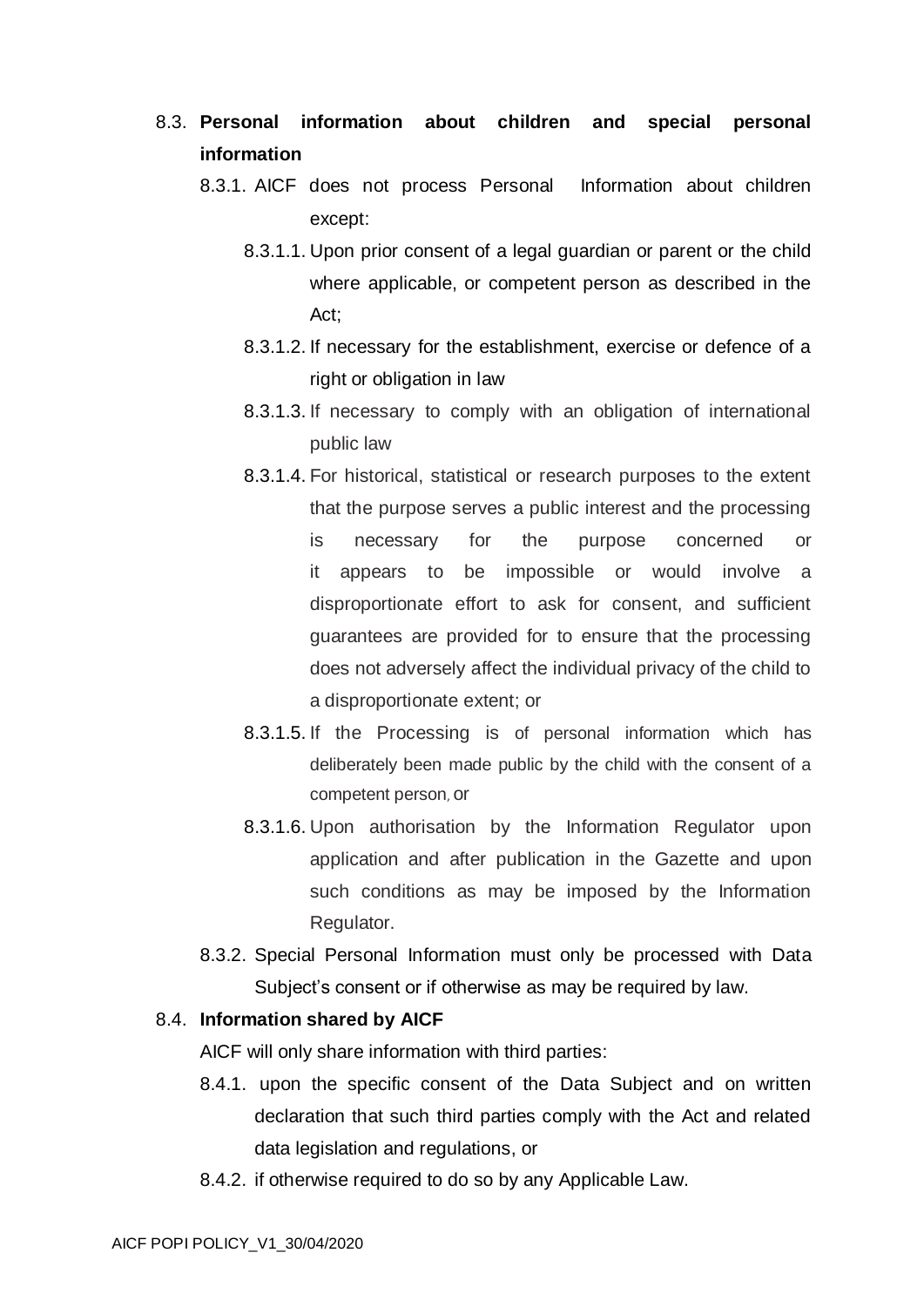#### **9. REVIEW AND AMENDMENT**

This policy shall be reviewed every two years or more frequently as may be required and may be amended from time to time as may be required by law, for corrections of material errors, as the case may be.

### **10. TRAINING AND COMMUNICATION**

All existing Employees, officers and AICF Board members and any person who may Process Personal Information for and on behalf of AICF shall be trained on an annual basis on this policy and underlying legal sources on which it is based. The training will also form part of new employee induction.

### **11. COMPLIANCE**

- 11.1.The Information Officer shall maintain a report in relation to POPIA and PAIA regarding:
	- 11.1.1. remedial steps taken in instances of non-compliance, including but not limited to:
		- 11.1.1.1. Destruction of personal information;
		- 11.1.1.2. De-identification of personal information;
		- 11.1.1.3. Implementation of requisite security measures;
		- 11.1.1.4. Implementation of access control measures;
		- 11.1.1.5. Implementation of consents, contracts and policies or service level agreements within business activities and/or with third parties and contractors;
		- 11.1.1.6. Disciplinary action against employees violating this policy;
		- 11.1.1.7. The submission of regular progress reports;
		- 11.1.1.8. Obtaining expert assistance, where required; and
		- 11.1.1.9. Undergoing of training on POPIA and PAIA of designated staff.

### **12. INFORMATION OFFICE**

12.1.The following may be directed to the Information Officer in writing to [jeanette@AICF.org.za](mailto:jeanette@AICF.org.za)

**12.1.1. Complaints**